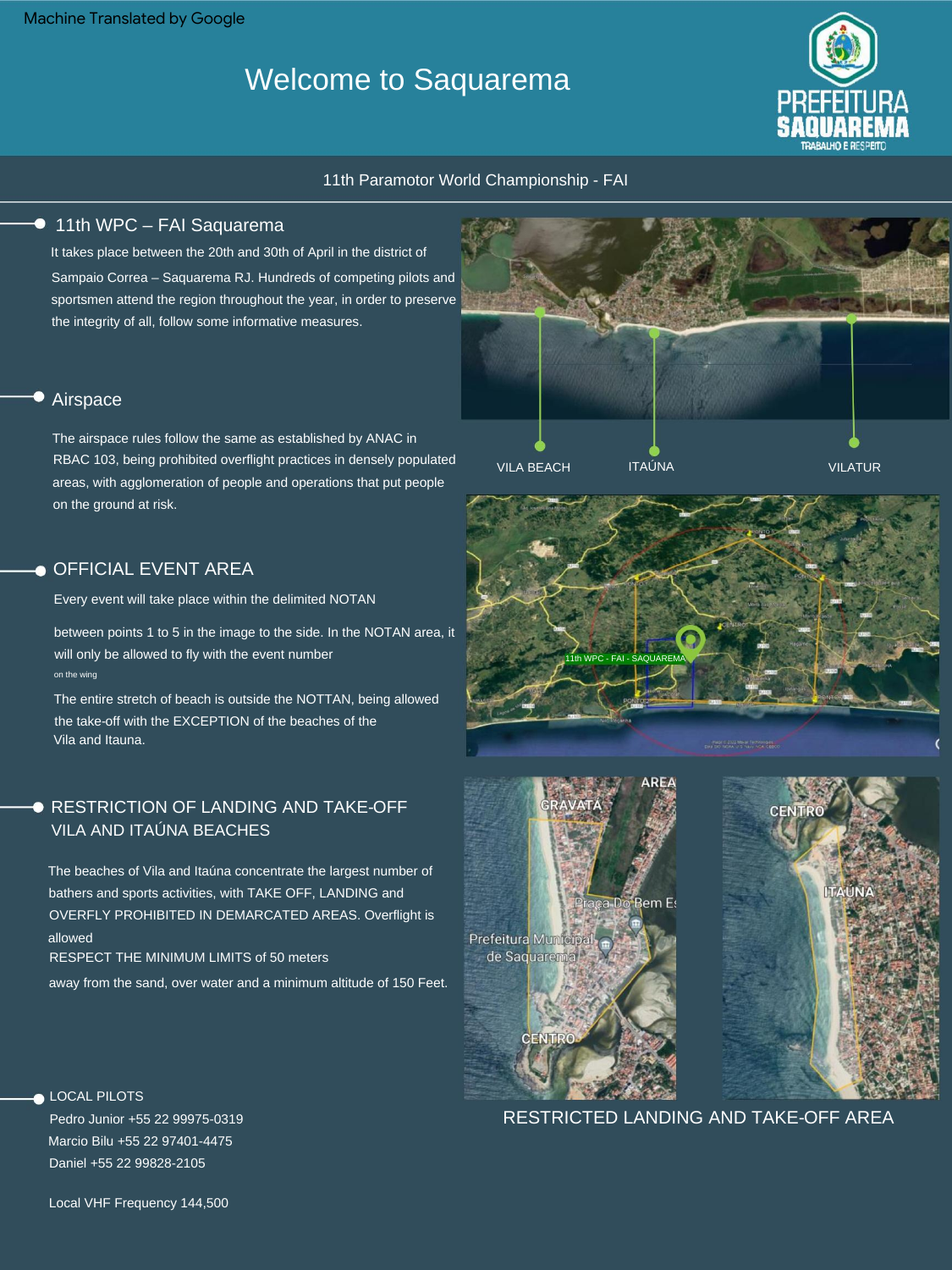Machine Translated by Google

# Welcome to Saquarema



CABLE CAMP

FLIGHTS IN THE REGION

ITAIPUAÇU

# **CLANDING AND TAKEOFF**

### [OFFICIAL AREA OF VILATUR BEACH

Located in the Massambaba Reserve, Vilatur Beach is wide and with excellent topography for the practice of sport, as it is far from the electricity grid. Close to the urban area of Vilatur, there are restaurants and food delivery services. Ideal Wind S SE SW

## ● CABLE CAMP

### [OFFICIAL AREA PRAIA PRAIA GRANDE

The Paraiso Fly School is located on Praia Grande in Arraial do Cabo and has pilots and instructors ready to provide all local flight guidance. Ideal Wind S SE SW

#### FLIGHT GUIDANCE IN ARRAIAL DO CABO

Because it is close to the SPDA Air Base and very close to the head of Cabo Frio Airport, it is the place of greatest attention, landing and take-off in a safe area, flying over the surf, not flying over the bathers or over the houses. Altitude

than 150 feet, do not exceed 200 feet under no circumstances are we in the area of aircraft approach Cabo Frio Airport

Local Instructor Pilots: Marlon +55 22 99737-6838

Local VHF Frequency 145,500



Coordinates (22º55'54"S 42º52'22"W



**SAQUAREMA** 

Flight distance to Itaipuaçu 51Km Flight distance to Arraial 42.5Km